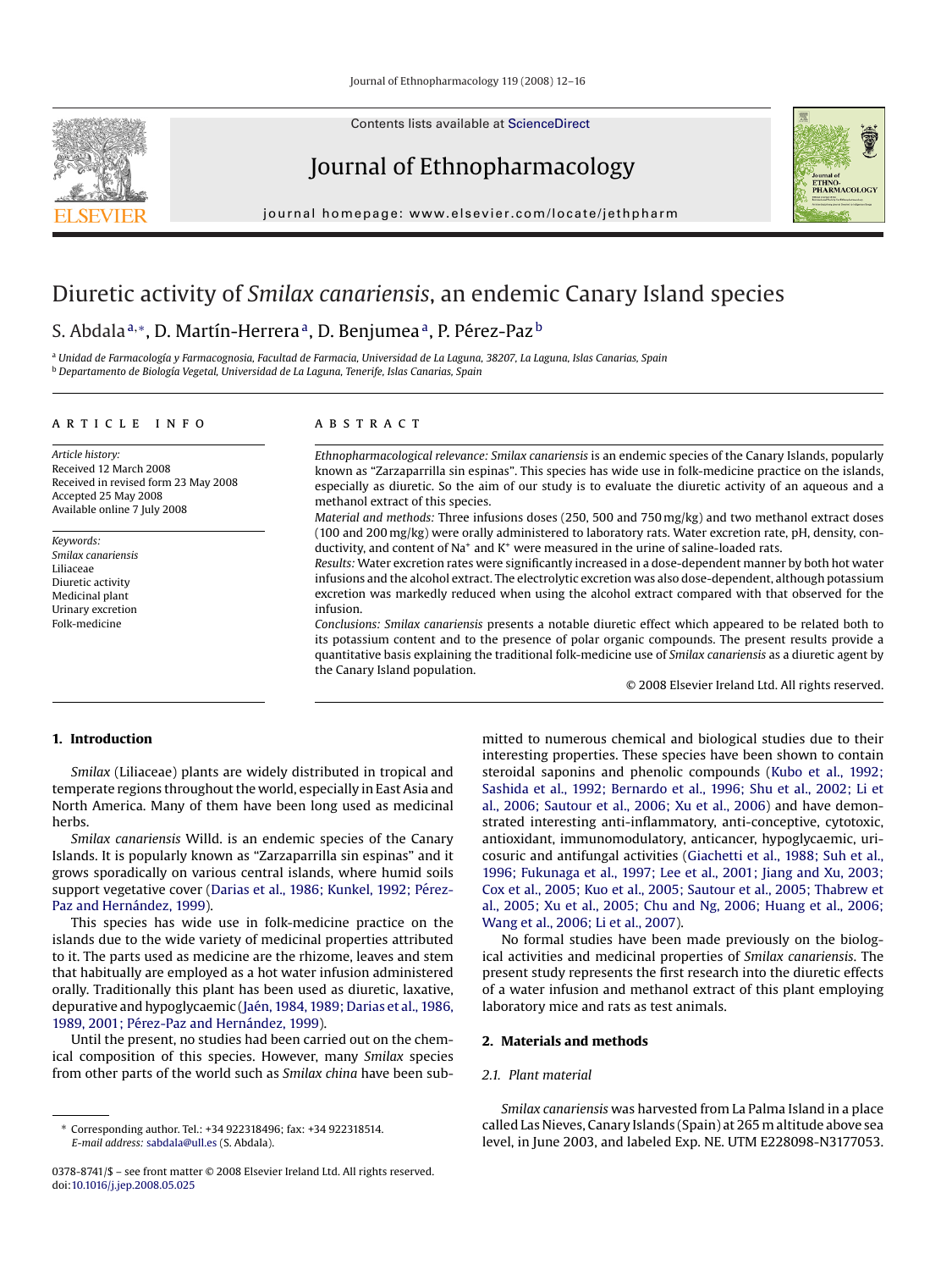<span id="page-1-0"></span>It was identified by Dr. Pedro Pérez de Paz, Department of Plant Biology, University of La Laguna (Tenerife, Spain), where voucher specimens have been deposited (TFC 44393).

### *2.2. Extract preparation*

Rhizomes, leaves and stems (20:40:40) of *Smilax canariensis* were air-dried in an oven at 40 $\degree$ C for 4 days and then the dry plant was cut and ground to a powder by mechanical milling. Three infusions doses, at 250, 500 and 750 mg/kg body weight (bw) with respect to dry initial plant material, were freshly prepared in distilled boiling water just prior to administration, by mean traditional method applied in Canaries (aqueous extract yield 15.2%).

In a second test procedure, the dried powdered plant material was submitted to a continuous extraction in a soxhlet extractor for 5 days using 100% methanol as a solvent. The solvent was then eliminated by vacuum distillation in a rotary vacuum evaporator (Buchler Corp.), representing a yield of 17.17% of the dry material extracted. The methanol residue obtained was dissolved in distilled water just before administration, and administered at doses of 100 and 200 mg/kg bw in a volume of 5 ml/kg bw.

#### *2.3. Animals*

Male albino Sprague-Dawley rats (180–210 g) and male and female albino Swiss mice (20–24 g) obtained from the Central Animal House, University of La Laguna, were used for the experiments, according to the guidelines of the European Community Council Directive 86/609, for the handling and use of laboratory animals.

#### *2.4. Drugs*

Hydrochlorothiazide (HCTZ; Sigma Chemical Co.) was used as a reference diuretic drug.

#### *2.5. Acute toxicity test*

Groups of 10 mice, 5 male and 5 female weighing 20–24 g were used for administration of the infusion and MeOH extract of *Smilax canariensis*. The animals had free access to standard commercial diet and water *ad libitum* in a 12-h light/12-h dark cycle at 22 ◦C. Increasing doses of the infusion up to 2.5 g/kg bw (0.4 ml/20 g bw) and MeOH extract up to 1 g/kg bw, respectively, were administered orally by means of a gastric catheter. Food was withdrawn 16 h before the start of the experiment. The mice were observed for symptoms of toxicity for 15 days in terms of weight loss, and autonomic and neurobehavioral alterations. On the 15th day, the animals were sacrificed and their vital organs were individually observed for overt pathology.

# *2.6. Diuretic activity*

Diuretic activity was determined following the methods of [Kau](#page-3-0) [et al. \(1984\), w](#page-3-0)ith minor modifications. Male rats were divided into seven groups of eight animals each, in laboratory cages. They were fed laboratory diet *ad libitum* and allowed free access to drinking water. They were exposed to a 12-h light/12-h dark cycle at  $22^{\circ}$ C. Eighteen hours before testing, the animals were fasted overnight, with free access to tap water only. Then all animals were given an oral loading of normal saline (5% bw). Subsequently, three groups of rats were orally administered 5 ml/kg bw of each infusion dose of *Smilax canariensis,* two groups of rats were orally administered 5 ml/kg bw of the methanol extract at 100 and 200 mg/kg of weight, respectively, and other two groups of rats were orally administered 5 ml/kg bw of HCTZ at 10 and 25 mg/kg, respectively. Control rats received the same amount of deionised water (5 ml/kg bw). Immediately after administration, the rats were paired and placed in metabolism cages. Urine was collected in a graduated cylinder and its volume was recorded at 2 h intervals for 8 h. Cumulative urine excretion was calculated in relation to body weight and expressed as ml/100 g bw. Electrolyte (Na<sup>+</sup>, K<sup>+</sup>) concentrations, pH, density and conductivity were estimated from a pooled urine sample of each pair of rats at the end of the experiment (8 h) and expressed as meq./100 g bw.

## *2.7. Analytical procedures*

 $Na<sup>+</sup>$  and  $K<sup>+</sup>$  concentrations were measured using a Jenway Corp. model PFP7 flame photometer. The instrument was calibrated with standard solutions containing different concentrations of Na<sup>+</sup> and K+. pH and conductivity were directly determined on fresh urine samples using a HI-8424 Hanna Instruments pH-meter and a LF-320 WTF conductivity meter, respectively. Density estimation was made by weighing with a Mettler AE163 ( $\pm$ 0.1 mg) analytical balance on urine volume measured with a Nichiryo micropipette.

### *2.8. Statistical analyses*

Results are expressed as the mean values  $\pm$  SEM (standard error of mean). The statistical evaluation was carried out by analysis of variance (ANOVA) followed by Studentis *t*-test for multiple comparisons. When comparing with control groups, values of *P* less than 0.05 were considered significant.

**Table 1**

Effect of oral administration of the infusion and the methanol extract of *Smilax canariensis* on urinary volume and electrolyte excretion

| Group                                | $\mathfrak n$ | Urine volume $(ml/100g/8h)$ | Diuretic index <sup>a</sup> | $Na^+$ (meg./100 g/8 h) | $K^+$ (meg./100 g/8 h) |      | Saluretic index <sup>b</sup> | Na/K |
|--------------------------------------|---------------|-----------------------------|-----------------------------|-------------------------|------------------------|------|------------------------------|------|
|                                      |               |                             |                             |                         |                        | Na   | K                            |      |
| Control                              | 16            | $4.37 \pm 0.17$             |                             | $0.53 + 0.02$           | $0.19 + 0.02$          |      |                              | 2.79 |
| HCTZ(10 mg/Kg)                       | 4             | $6.14 \pm 0.23$ **          | 1.39                        | $0.70 \pm 0.07***$      | $0.29 \pm 0.07***$     | 1.32 | 1.53                         | 2.41 |
| HCTZ (25 mg/Kg)                      | 4             | $6.07 + 0.07**$             | 1.40                        | $0.69 + 0.04**$         | $0.27 + 0.01***$       | 1.30 | 1.42                         | 2.56 |
| Smilax canariensis (250 mg/kg)       | 4             | $4.97 + 0.83$               | 1.14                        | $0.50 + 0.06$           | $0.19 + 0.06$          | 0.94 | 1.00                         | 2.63 |
| Smilax canariensis (500 mg/kg)       | 4             | $5.37 + 0.82$               | 1.23                        | $0.52 + 0.09$           | $0.24 + 0.02$          | 0.98 | 1.26                         | 2.16 |
| Smilax canariensis (750 mg/kg)       | 4             | $5.77 + 0.35^*$             | 1.32                        | $0.58 + 0.04*$          | $0.29 + 0.02***$       | 1.09 | 1.53                         | 2.00 |
| Smilax canariensis (MeOH, 100 mg/Kg) | 4             | $5.29 + 0.41$               | 1.21                        | $0.60 + 0.03$           | $0.16 + 0.02$          | 1.13 | 0.84                         | 3.75 |
| Smilax canariensis (MeOH, 200 mg/Kg) | 4             | $6.21 \pm 0.28***$          | 1.42                        | $0.72 \pm 0.02$ **      | $0.18 \pm 0.02$        | 1.36 | 0.95                         | 4.00 |

The results show the mean values and standard errors; *n* = number of pairs used in each group. \**p* < 0.05, \*\**p* < 0.01 and \*\*\**p* < 0.001 compared with the control group (Studentǐs unpaired *t*-test).

<sup>a</sup> Diuretic index = volume problem group/volume control group.

<sup>b</sup> Saluretic index = meq. problem group/meq. control group.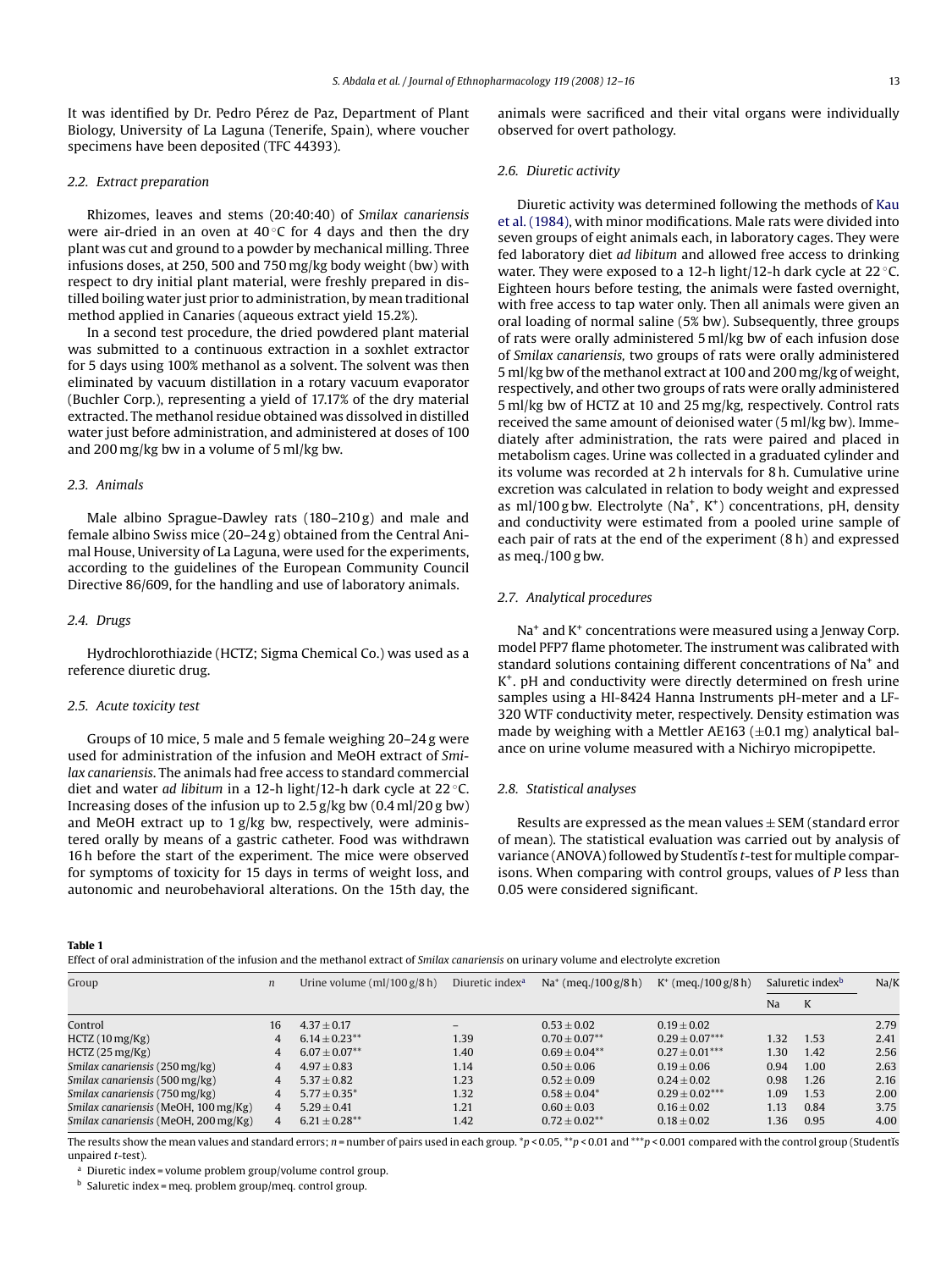#### <span id="page-2-0"></span>**Table 2**

| Effects of oral administration of the infusion and the methanol extract of Smilax canariensis on conductivity, pH and density |
|-------------------------------------------------------------------------------------------------------------------------------|
|-------------------------------------------------------------------------------------------------------------------------------|

| Group                                | $\boldsymbol{n}$ | Conductivity        | pΗ                 | Density         |
|--------------------------------------|------------------|---------------------|--------------------|-----------------|
| Control                              | 16               | $15.04 + 0.37$      | $6.27 + 0.13$      | $0.9566 + 0.06$ |
| HCTZ(10mg/Kg)                        |                  | $17.60 \pm 0.26$ ** | $7.26 + 0.13***$   | $0.9855 + 0.02$ |
| HCTZ (25 mg/Kg)                      |                  | $17.76 \pm 0.34***$ | $7.10 \pm 0.12^*$  | $0.9828 + 0.08$ |
| Smilax canariensis (250 mg/kg)       |                  | $15.40 + 0.31$      | $7.24 + 0.20^{**}$ | $0.9907 + 0.01$ |
| Smilax canariensis (500 mg/kg)       |                  | $16.04 \pm 0.38$    | $7.71 \pm 0.38***$ | $0.9947 + 0.03$ |
| Smilax canariensis (750 mg/kg)       |                  | $16.27 \pm 0.17$    | $7.91 + 0.29**$    | $0.9974 + 0.06$ |
| Smilax canariensis (MeOH, 100 mg/Kg) |                  | $15.55 \pm 0.68$    | $6.80 + 0.22$      | $0.9612 + 0.01$ |
| Smilax canariensis (MeOH, 200 mg/Kg) |                  | $15.65 \pm 0.10$    | $6.50 + 0.27$      | $0.9705 + 0.06$ |

The results show the mean values and standard errors; *n* = number of pairs used in each group. \**p* < 0.05 and \*\**p* < 0.01 compared with the control group (Studentǐs unpaired *t*-test).

### **3. Results**

#### *3.1. Diuretic activity*

The different parameters analyzed for the infusion and for the methanol extract of *Smilax canariensis* in the test animals, as well as the electrolytes ( $Na^+$  and  $K^+$ ) content of the three infusion samples used, are included in [Tables 1–3.](#page-1-0)

[Table 1](#page-1-0) shows the urinary volume ( $ml/100 g/8 h$ ) and the electrolyte (Na<sup>+</sup>, K<sup>+</sup>) content (meq./100 g/8 h) in the urine of animals treated with *Smilax canariensis* extracts, HCTZ and control groups, and Table 2 other parameters related to excretion such as the conductivity, pH and density.

The reference diuretic HCTZ induced excretion values for water of nearly 40%, and between 30% and 50% for the excretion of Na+ and  $K^+$ , when compared with the untreated control group. It should also be noted that maximum excretion was observed in animals receiving the lowest doses of the HCTZ [\(Table 1\).](#page-1-0)

[Table 1](#page-1-0) also shows that the *Smilax* infusions induced an important degree of urinary excretion beginning with the lowest dose administered; the three doses administered produced increase excretion levels ranging from 14% to 32% of those measured in the untreated controls. This effect was repeated in rats receiving the methanol extract, where values of 21% and 42% were obtained for the 100 and 200 mg/kg doses, respectively, the latter dosage producing a similar effect to that obtained with HCTZ.

Electrolyte excretion induced by *Smilax canariensis* showed a dose-dependent increase for both the infusion and the methanol extract when compared to the control group, in parallel with the urinary excretion [\(Table 1\).](#page-1-0)

The 750 mg/kg *Smilax canariensis* infusion dose produced amoderately significant increase in the Na<sup>+</sup> excretion, when compared with the control group (\**p* < 0.05); potassium excretion was much more intense than that of sodium, and particularly significant at this highest dose with a highly significant value which was equal to the effect obtained using HCTZ, saluretic reference drug (\*\*\**p* < 0.001).

On the other hand, the methanol extract showed an interesting increase in sodium excretion, especially significant at 200 mg/kg (\*\**p* < 0.01), with values higher than that of the groups receiving HCTZ (36% and 32%, respectively) but, unlike the result with the infusion, there was a very reduced potassium excretion, which was even less than values for the control

| Table 3 |                                                                                              |
|---------|----------------------------------------------------------------------------------------------|
|         | Na <sup>+</sup> and K <sup>+</sup> content of the <i>Smilax canariensis</i> infusion samples |

| Plant samples                                                                                      | $Na^+$ (meg./l)         | $K^+$ (meq./l)          |
|----------------------------------------------------------------------------------------------------|-------------------------|-------------------------|
| Smilax canariensis (250 mg/kg)<br>Smilax canariensis (500 mg/kg)<br>Smilax canariensis (750 mg/kg) | 15.72<br>26.21<br>52.42 | 12.33<br>30.68<br>62.86 |
|                                                                                                    |                         |                         |

group, and indeed much lower than that induced by the HCTZ.

There was a weak increase in the urine conductivity of the rats treated with the *Smilax* infusions and methanol extract in relation to control data. The pH values were higher in the treated groups than in the controls and there were no statistically significant differences in urine density among treated and control values (Table 2).

#### *3.2. Acute toxicity*

Neither the infusions nor the methanol extract used in the tests produced acute toxicity in the mice tested, as evidenced by the absence of mortality in the animals during the study period. No macroscopic alterations were noted in the viscera of the treated mice.

#### **4. Discussion and conclusions**

HCTZ produced, in agreement with values given in the literature, its maximum diuretic effect at a dose of 10 mg/kg ([Kawashima et](#page-3-0) [al., 1985\).](#page-3-0) The results showed a marked excretory effect on both water and ions, typical of saluretic diuretics of the HCTZ type.

Both the *Smilax canariensis* infusion and methanol extract showed a dose-dependent increase in urine excretion, which turned out to be significant at the higher doses tested. With respect to the infusion, the most notable increase of urinary excretion was produced at 750 mg/kg with value of 32% compared with the control group; and at the highest dosage of the methanol extract (200 mg/kg), there was an increase of 42% compared with the control group, which was even slightly higher than the result obtained using the HTCZ.

The increases in diuresis induced by both the infusion and the alcohol extract were reflected in similar manners in ionic excretion, producing dose-dependent increases when compared with controls. Nevertheless, ion excretion patterns differed between the infusion and the methanol extracts. The infusion produced little or no sodium excretion compared with the control group, but did indeed induce at the highest dose a notable excretion of potassium, with values similar to those produced by the HTCZ (53%). The methanol extract produced sodium excretion values higher than those of the infusion, equalling or exceeding, at the highest dose (200 mg/kg), the values obtained when using HCTZ (36% vs 32%). However, in contrast with results from the infusion, potassium excretion associated with this extract was very low, and even lower than in the control group.

This difference in effect between the infusion and the methanol extract can be noted by observing the Na/K ratio which reached, at the 200 mg/kg methanol extract dosage, a value of 4.0, much higher than that for the 750 mg/kg infusion which gave a value of only 2.0, and even higher than the value obtained using HTCZ which was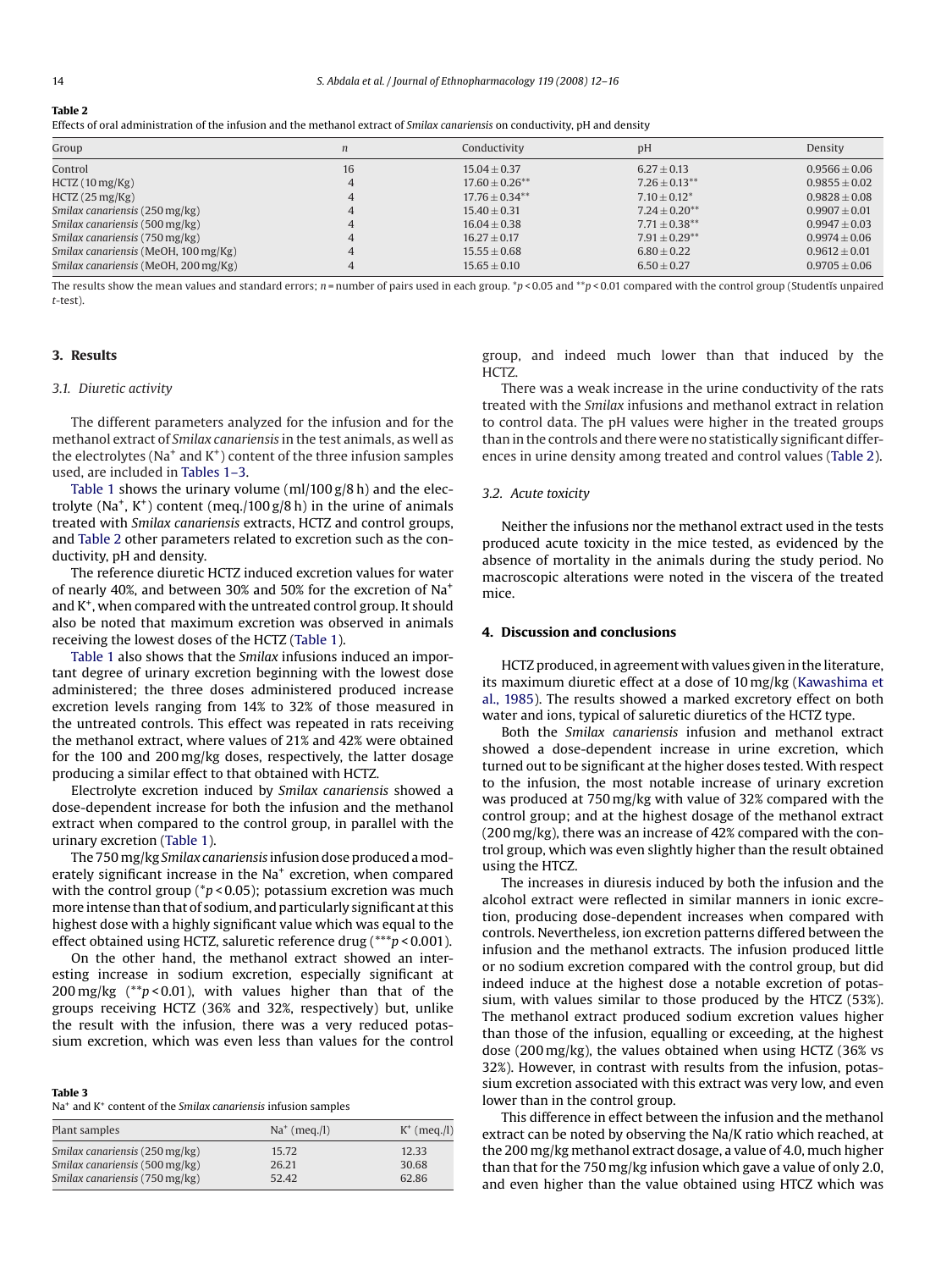<span id="page-3-0"></span>from 2.41 to 2.56 for the two doses used of this drug. Thus these data demonstrate a notable reduction of potassium excretion by the methanol extract.

The different results obtained on electrolytic excretion by the two extracts suggested a difference in their comparative diuretic profile. It is probable that the important infusion effect on excretion of potassium, at the highest dosage, was due to a high content of potassium salts in the plant sample. In fact, quantitative determinations of the ions present in the *Smilax canariensis* infusion revealed the presence of high amounts of potassium salts [\(Table 3\),](#page-2-0) suggesting that the diuretic effect of the infusion was due in part to its potassium content. It is well known that potassium overloading produces urinary excretion of the osmotic type and this occurs when the kidney tubules are incapable of absorbing it (Loew et al., 1991). Studies from our group have shown that oral administration of an aqueous solution of KCl, of similar potassium concentrations as that contained in the infusion doses used, produced at the highest concentration only a slight diuretic effect in the test animals (data not shown).

Nevertheless the high degree of potassium excretion was not observed when administering the lowest dose of the infusion (250 mg/kg), which is the dosage normally used in Canary Islands folk-medicine. The 750 mg/kg infusion level is unusually high, and is not normally obtained in typical household preparations.

Then the osmotic mechanism due to the potassium salts does not appear to be the sole reason for the diuretic effect of this plant species, since the minor infusion doses and the methanol extract maintain the diuretic effect. Moreover, the methanol extract water excretion cannot be due to potassium salts because, in contrast to the infusion in whose preparation it occurs a removal of salts, with the methanol this salts removal does not generate. Preliminary phytochemical studies have confirmed the presence of flavonoids and steroidal saponins in the plant, promoting the hypothesis that these types of polar compounds may be also responsible for the diuretic effects. It is known that these types of compounds increase renal circulation, and thus the rate of glomerular filtration which promotes increased urine formation (Loew et al., 1991).

In short the notable diuretic effect shown by the methanol extract with regard to water excretion as well as having an interesting effect on the conservation of potassium supports the hypothesis of a non-osmotic diuretic effect, which is an interesting property in a phytodiuretic.

The specific conductivity, which is an indirect measure of the ionic content of the urine, was increased in a dose-dependent manner in all the *Smilax canariensis* aqueous and methanol extract treated groups when compared with the controls. In all cases, the results were quite lower for the *Smilax canariensis* treatments (between 15.40 and 16.77) than those produced by the HCTZ (17.60 and 17.76; \*\**p* < 0.01), probably related with its slight ionic excretion.

The pH values of urine from rats treated with the infusions were higher than in the controls, possibly due to the presence in this aqueous extract of alkaline salts not present in the methanol extract.

The absence of acute toxicity confirmed the safe nature of the ingestion of this plant since doses of up to  $10\times$  the typically used dosage in folk-medicine failed to elicit any toxic symptoms in the test rodents.

In summary, we can conclude that *Smilax canariensis* produces a notable diuretic effect which appeared to be related both to its potassium content and to the presence of polar organic compounds. Also for the methanol extract, this activity was comparable to that produced by the reference diuretic HTCZ, although with the advantage of an interesting potassium-saving effect.

The present results provide a quantitative basis explaining the traditional folk-medicine use of *Smilax canariensis* as a diuretic agent by the Canary Island population (Pérez-Paz and Hernández, 1999; Darias et al., 2001). The fact that the simple infusions provided diuretic effects comparable to the more difficult to obtain methanol extract, suggested that the traditional folk-medicine infusions need not be replaced by more costly chemically processed products. Further research is underway in our laboratory to determine the mechanism of this diuretic action, and particularly the role of active polar compounds presents in this species.

### **Acknowledgements**

This work was supported by a Grant from Consejería de Educación, Cultura y Deportes del Gobierno Autónomo de Canarias (Ref. 180234-04-01). We thank Mr. G. Clemente for his expert chemical determinations using the flame photometer.

### **References**

- Bernardo, R.R., Pinto, A.V., Parente, J.P., 1996. Steroidal saponins from *Smilax officinalis*. Phytochemistry 43, 465–469.
- Chu, K.T., Ng, T.B., 2006. Smilaxin, a novel protein with immunostimulatory, antiproliferative, and HIV-1-reverse transcriptase inhibitory activities from fresh *Smilax glabra* rhizomes. Biochemical and Biophysical Research Communications 340, 118–124.
- Cox, S.D., Jayasinghe, K.C., Markham, J.L., 2005. Antioxidant activity in Australian native sarsaparilla (*Smilax glyciphylla*). Journal of Ethnopharmacology 101, 162–168.
- Darias, V., Bravo, L., Barquín, E., Martín-Herrera, D., Fraile, C., 1986. Contribution to the ethnopharmacological study of the Canary Island. Journal of Ethnopharmacology 15, 169–193.
- Darias, V., Bravo, L., Rabanal, R., Sánchez-Mateo, C., González-Luis, R.M., Hernández, A.M., 1989. New contribution to the ethnopharmacological study of the Canary Island. Journal of Ethnopharmacology 25, 77–92.
- Darias, V., Martín-Herrera, D., Abdala, S., de la Fuente, D., 2001. Plants used in urinary pathologies in the Canary Islands. Pharmaceutical Biology 39, 170–180.
- Fukunaga, T., Miura, T., Furuta, K., Kato, A., 1997. Hypoglycemic effect of the rhizomes of *Smilax glabra* in normal and diabetic mice. Biological & Pharmaceutical Bulletin 20, 44–46.
- Giachetti, D., Taddei, I., Taddei, E., 1988. Effects of *Smilax macrophylla* Vers. in normal or hyperuricemic and hyperuricosuric rats. Pharmacological Research Communications 20, 59–62.
- Huang, Y.G., Li, Q.Z., Ivanochko, G., Wang, R., 2006. Novel selective cytotoxicity of wild sarsaparilla rhizome extract. Journal of Pharmacy and Pharmacology 58, 1399–1403.
- Jaén, J., 1984. Nuestras Hierbas Medicinales. Santa Cruz de Tenerife, Caja Insular de Ahorros, p. 96.
- Jaén, J., 1989. Manual de Medicina Popular Canaria. Secretos de Nuestros Viejos Yerberos. Santa Cruz de Tenerife. Centro de Cultura Popular Canaria, p. 82.
- Jiang, J., Xu, Q., 2003. Immunomodulatory activity of the aqueous extract from rhizome of *Smilax glabra* in the later phase of adjuvant-induced arthritis in rats. Journal of Ethnopharmacology 85, 53–59.
- Kau, S.T., Keddi, J.R., Andrews, D., 1984. A method for screening diuretic agents in the rats. Journal Pharmacological Methods 11, 67–75.
- Kawashima, K., Miwa, Y., Kimura, M., 1985. Diuretic action of Paneolol. Planta Medica 50, 187–189.
- Kubo, S., Mimaki, Y., Sashida, Y., Nikaido, T., Ohmoto, T., 1992. Steroidal saponins from the rhizomes of *Smilax sieboldii*. Phytochemistry 31, 2445–2450.
- Kunkel, G., 1992. Flora y Vegetación del Archipiélago Canario, vol. 2. Edirca, Las Palmas de Gran Canaria.
- Kuo, Y.-H., Hsu, Y.-W., Liaw, C.-C., Lee, J.K., Huang, H.-C., Kuo, L.-M.Y., 2005. Cytotoxic phenylpropanoid glycosides from the stems of *Smilax china*. Journal of Natural Products 68, 1475–1478.
- Lee, S.E., Ju, E.M., Kim, J.H., 2001. Free radical scavenging and antioxidant enzyme fortifying activities of extracts from *Smilax china* root. Experimental & Molecular Medicine 33, 263–268.
- Li, J., Bi, X., Zheng, G., Hitoshi, Y., Ikeda, T., Nohara, T., 2006. Steroidal glycosides and aromatic compounds from *Smilax riparia*. Chemical & Pharmaceutical Bulletin 54, 1451–1454.
- Li, Y.-L., Gan, G.-P., Zhang, H.-Z.,Wu, H.-Z., Li, C.-L., Huang, Y.-P., et al., 2007. A flavonoid glycoside isolated from *Smilax china* L. rhizome in vitro anticancer effects on human cancer cell lines. Journal of Ethnopharmacology 113, 115–124.
- Loew, D., Heimsoth, V., Erwin, K., Schilcher, H., 1991. Diuréticos: Química, Farmacología y Terapéutica incluida Fitoterapia, Barcelona, Salvat Editores S.A., p. 270.
- Pérez-Paz, P., Hernández, C., 1999. Plantas Medicinales o Útiles en la Flora Canaria. Aplicaciones Populares, La Laguna, Francisco Lemus S.L, p. 386.
- Sashida, Y., Kubo, S., Mimaki, Y., Nikaido, T., Ohmoto, T., 1992. Steroidal saponins from *Smilax riparia* and *S. china*. Phytochemistry 31, 2439–2443.